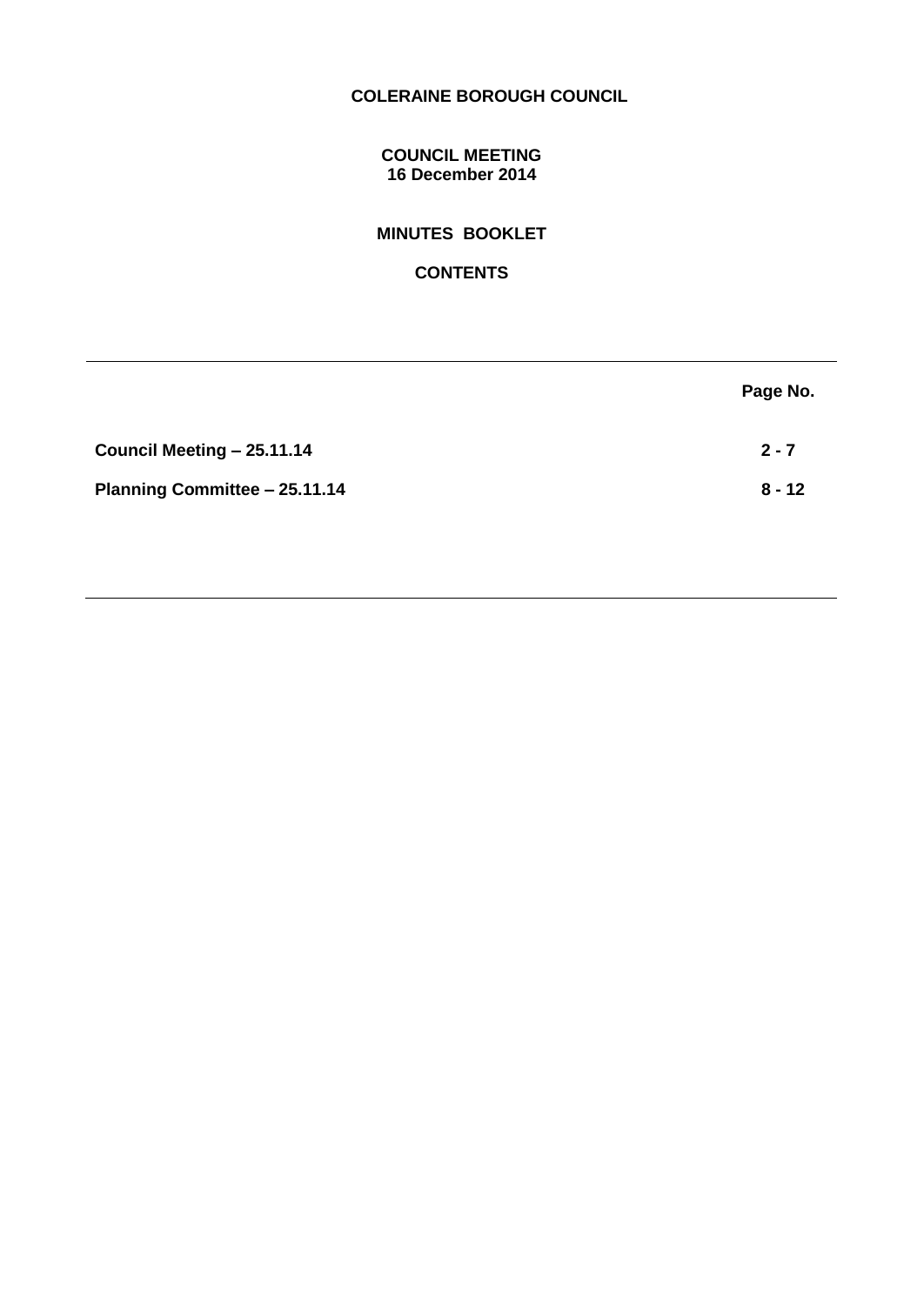| <b>Meeting</b> | <b>Council</b>                                                                                                                                                                                                                                                                                                        |
|----------------|-----------------------------------------------------------------------------------------------------------------------------------------------------------------------------------------------------------------------------------------------------------------------------------------------------------------------|
| Date and Time  | 25 November 2014 at 7.40pm                                                                                                                                                                                                                                                                                            |
| Location       | Council Chamber, Cloonavin                                                                                                                                                                                                                                                                                            |
| <b>Chair</b>   | The Mayor, Councillor G Duddy                                                                                                                                                                                                                                                                                         |
| <b>Present</b> | The Deputy Mayor, Councillor Y Boyle<br>Aldermen S Cole, W Creelman (Items 1-9), P Fielding, M Hickey<br>and N Hillis<br>Councillors C Alexander (Items 1–5.2), D Barbour, T Clarke,<br>T Craig, M Fielding, B Fitzpatrick, D Harding, W King, M Knight-<br>McQuillan, R Loftus, W McCandless, S Quigley and C Sugden |
| In Attendance  | Town Clerk and Chief Executive, Corporate Director of Leisure and<br>Development, Interim Corporate Director of Environmental<br>Services, Assistant Director of Finance and Support Services,<br>Head of Estates and Facilities, Acting Head of Central Services and<br>Administrative Assistant                     |

## **1 APOLOGIES**

Apologies were recorded for Councillors Archibald and Holmes.

#### **2 WELCOME**

The Mayor welcomed everyone to the Meeting and extended a special welcome to Councillor Quigley on her return following her recent injury.

## **3 CHAIR'S BUSINESS**

#### **3.1 Pride of Place 2014 Awards**

The Mayor and Chief Executive had attended Co-operation Ireland IPD Pride of Place 2014 Awards in Ennis, Co. Clare, on 15 November 2014 on the occasion of a local community project 'A Shared Space Project – Field of Dreams' being awarded 'First Runner Up'.

The communities of Millburn, Knocklyn and Greenmount had been involved in the project supported by PSNI and Coleraine Football Club.

#### **3.2 Coleraine Sports Awards Ceremony**

The Mayor, together with the Chief Executive and Corporate Director of Leisure and Development, had attended the Coleraine Sports Awards Ceremony in the Lodge Hotel, Coleraine on 7 November 2014. The Mayor extended thanks to staff involved in the event.

#### **3.3 2014 Special Festival of Pool**

The Mayor had attended the official opening ceremony of the 2014 Special Festival of Pool held in the Lodge Hotel, Coleraine on 18 November 2014.

This had been a great event which had attracted many visitors to the area. Thanks were extended to the sponsors.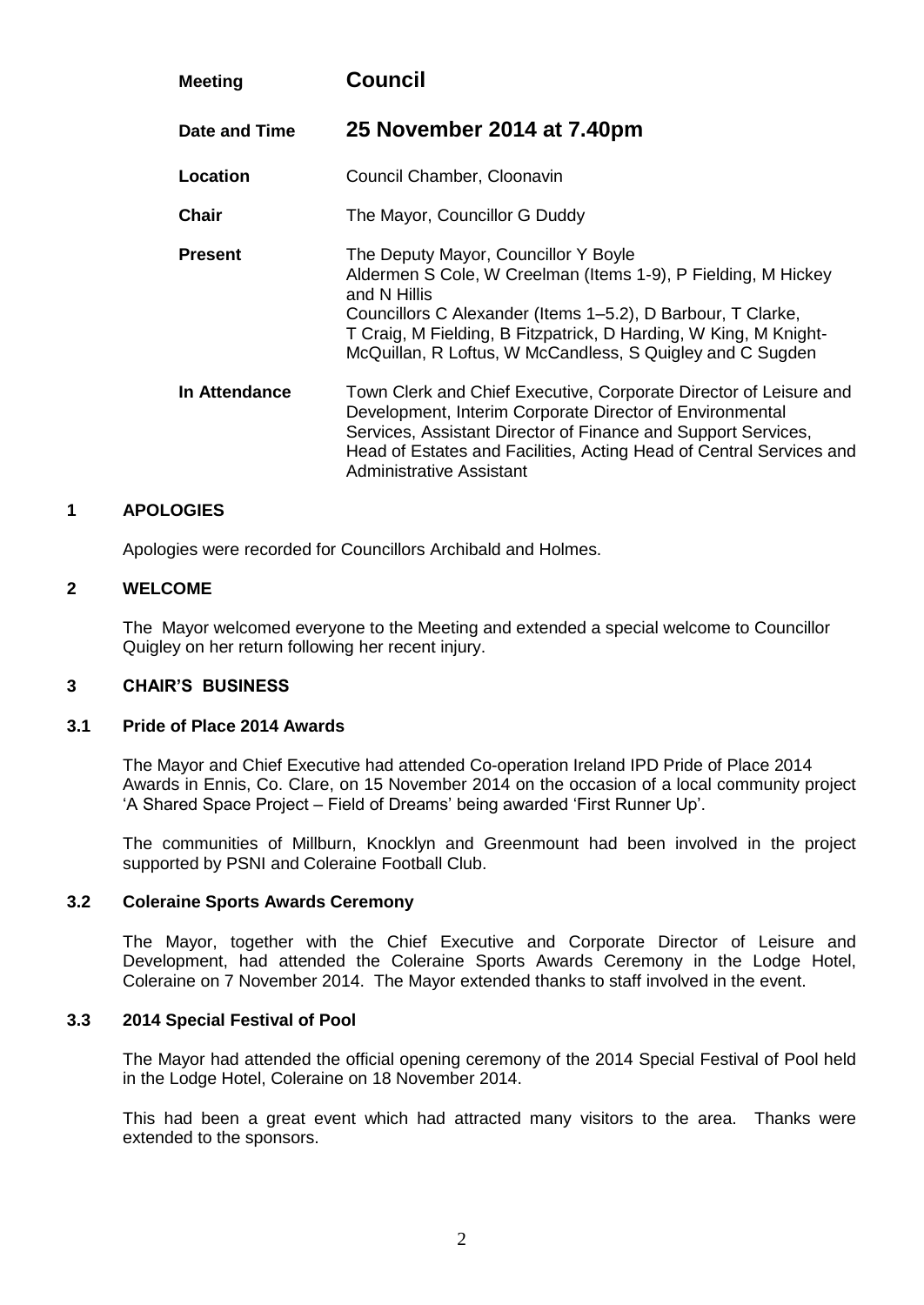## **3.4 Christmas Lights – Switch On**

The Mayor highlighted the Christmas Lights Switch On for the various towns as listed in the Forecast of Events. The winners of the Mayor's Christmas Colouring Competition for Primary School children would be assisting the Mayor at the different locations.

## **4 DECLARATIONS OF INTEREST**

The Mayor, Councillors Clarke, Craig and Quigley declared an interest in the Angel of Hope Garden.

## **5 PRESENTATIONS**

## **5.1 Angel of Hope Garden**

The Mayor welcomed Ms Andrea McAleese and Mr Mark Pollock from the Angel of Hope Garden Association who were in attendance to provide a presentation on the proposed Angel of Hope Garden which had been identified on land within the Cloonavin site.

Ms McAleese's daughter Roma had been knocked down and killed in March 2009. Two years ago Ms McAleese had the idea of establishing a memorial garden which would be an everlasting memorial to children who had lost their lives and provide a dignified space for families for thought and reflection.

Mr Mark Pollock advised that the area of land had been identified and fundraising had been ongoing resulting in the sum of £45k being raised to date. A limited company had been formed and also a management team to ensure that the project was managed properly.

The representatives requested that Council support their proposal.

Members paid tribute to the work that Ms McAleese had done in order to provide this memorial.

The Mayor thanked the representatives for attending and advised that the recommendation would be considered 'In Committee' under the Leisure and Development Services' Report.

#### **5.2 TransportNI – Northern Division Interim Report 2014/2015**

The Mayor welcomed Ms Deidre Mackle, Divisional Manager and Mr Austin Montgomery, Section Engineer, who were in attendance to present the TransportNI Northern Division Interim Report 2014/2015 (previously supplied). It was noted that a Request/Enquiry form had been provided for each Member to enable any local issues to be raised which were not covered in the Report.

The Divisional Manager summarised the Interim Report which included:

- 4% cut to the Department for Regional Development's budget (£7m) which would affect routine maintenance of the road network;
- A26 Frosses Dualling The 8km scheme represented an investment of £55m with work due to commence by the end of 2014 with completion expected in early/mid 2017;
- Winter Service 2014/2015 33 gritters available with 105 staff on standby;
- Minor Improvements including extensive work at Lodge Road Roundabout / A29 Ring Road £1m (estimated).

The representatives answered various Members' questions.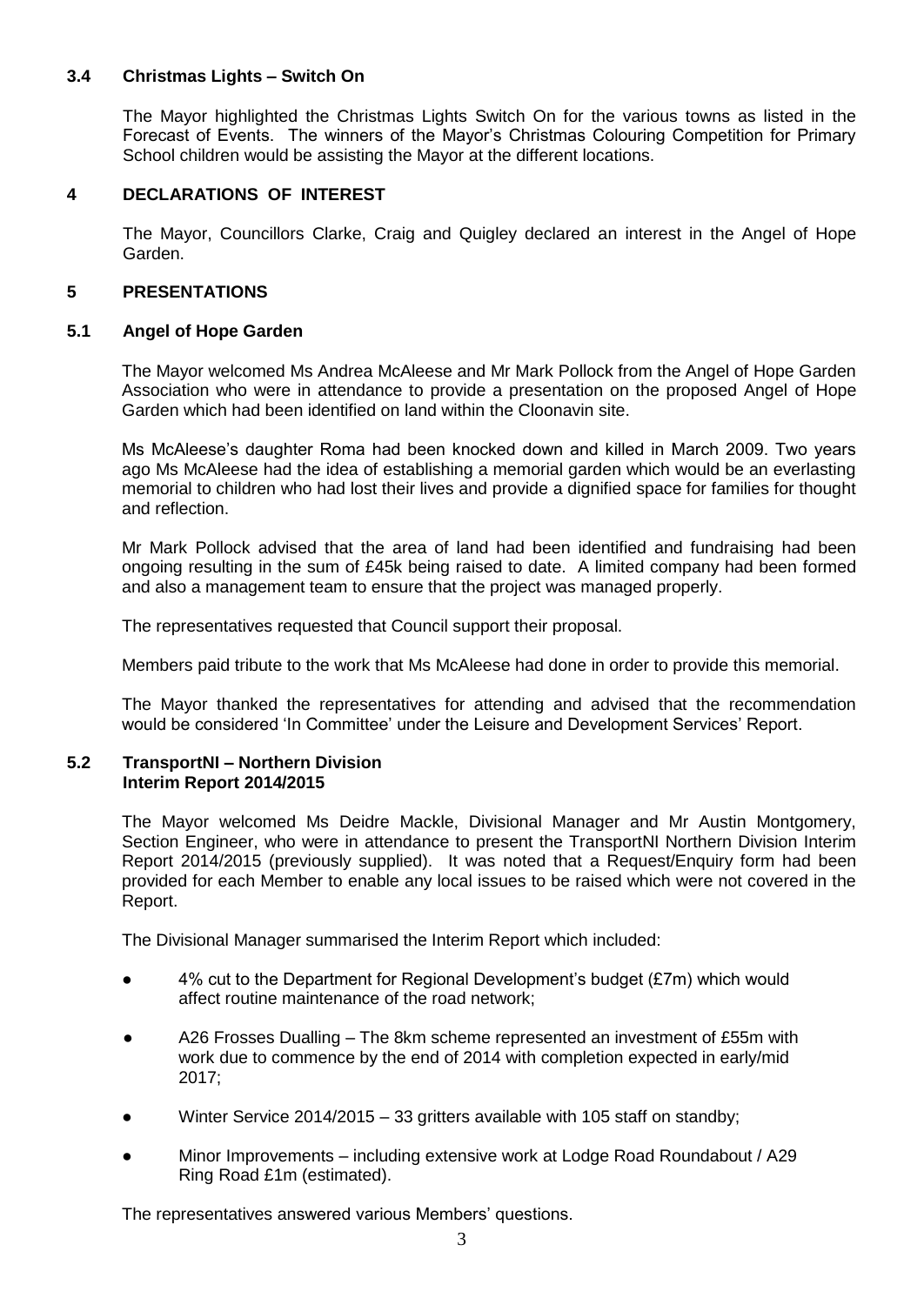The Mayor thanked Ms Mackle and Mr Montgomery for attending after which they withdrew from the Meeting.

## **6 MINUTES**

The Minutes of the Council Meeting of 28 October 2014 were confirmed and signed.

#### **7 COMMITTEE REPORTS**

**7.1** It was agreed to take a number of items 'In Committee' at the end of the Meeting.

#### **7.2 Planning Committee**

The Minutes of the Planning Committee Meeting of 28 October 2014 were proposed by the Chair, Councillor King, seconded by Councillor Loftus and agreed.

## **7.3 Environmental Services Committee**

The Minutes of the Environmental Services Committee Meeting of 4 November 2014 were proposed by the Vice Chair, Councillor Clarke, seconded by Councillor Craig and agreed.

#### **7.4 Leisure and Development Committee**

The Minutes of the Leisure and Development Committee Meeting of 11 November 2014 were proposed by the Chair, Alderman Hickey, seconded by Alderman Fielding and agreed.

## **7.5 Corporate Affairs Committee**

The Minutes of the Corporate Affairs Committee Meeting of 18 November 2014 were proposed by The Chair, Councillor Fitzpatrick, seconded by Councillor Fielding and agreed.

## **8 CORRESPONDENCE**

Members noted the following correspondence (previously supplied):

- Letter dated 7 November 2014 from Northern Ireland Electricity Ltd re invitation to Open Days
- Letter dated 17 November 2014 from Belfast City Council re Notice of Motion relating to Circuses involving Animals
- Information from Department of Enterprise, Trade and Investment relating to appointment of Chair and Deputy Chair to the Consumer Council
- **Forecast of Events**
- Documents for Tabling
- Consultation Documents

#### **8.1 Future of Causeway Hospital**

Reference was made to letter dated 10 November 2014 (previously supplied) from Mr Jim Wells MLA, Minister for Health, Social Services and Public Safety with regard to meeting a Council delegation to discuss the future of the Causeway Hospital.

The Chief Executive advised Members of suggested dates for the meeting received from the Minister's office.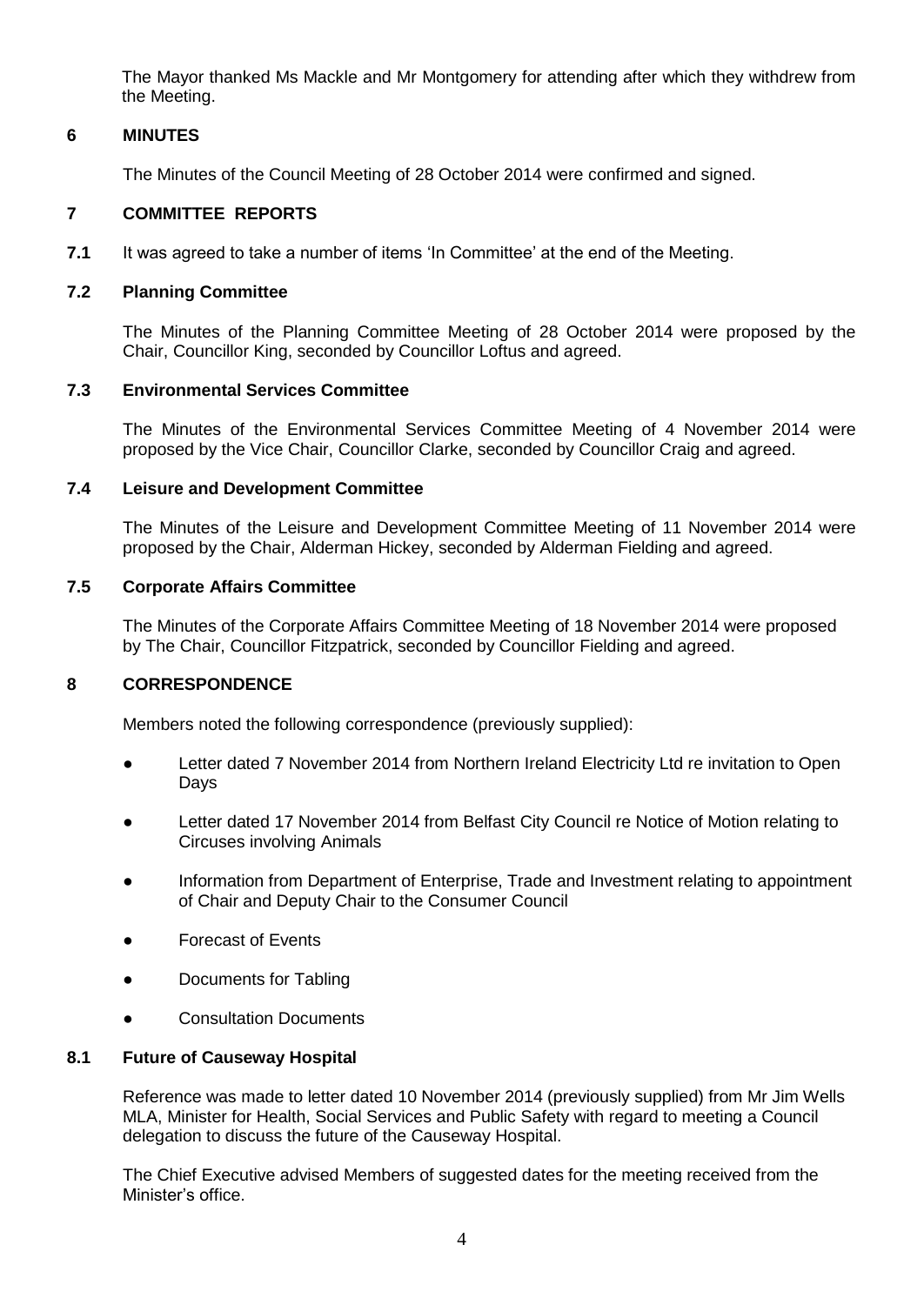It was also noted that the Mayor and Chief Executive had met with Dr Tony Stephens, Chief Executive of the Northern Health and Social Care Trust, who was willing to give a presentation to Council.

**Agreed:** That the delegation of Party Leads or Deputies meet with the Minister on 28 January 2015 at 3pm and that Dr Tony Stephens be invited to attend the Council Meeting to be held on 27 January 2015.

## **8.2 The Northern Ireland Local Government Draft Code of Conduct for Councillors**

The above Draft Code of Conduct for Councillors had been received from the Northern Ireland Commissioner for Complaints (circulated to each Member).

The Chief Executive highlighted the significance of this document and the opportunity available for Members to forward comments on the Draft. Noted.

## **9 DOCUMENTS FOR SEALING**

Resolved:

That the following documents be sealed:

| 1 | <b>Conditions of Contract</b><br>(In Duplicate)    | CBC and O'Connor Kennedy Turtle -<br>Specialist Services on the valuation of<br>facilities/ properties and lands. |
|---|----------------------------------------------------|-------------------------------------------------------------------------------------------------------------------|
| 2 | <b>Catering Services Licence</b><br>(in Duplicate) | CBC and Mrs Lynda Coyles -<br>Changing Rooms, Coleraine Rugby<br>Club, Coleraine                                  |
| 3 | Deed of Conveyance<br>(In Triplicate)              | CBC and Dr William Keith Steele and<br>Olwen Smyth -<br>Land at 16 Seaport Avenue,<br>Portbalintrae               |
| 4 | <b>Contract and Bill of Quantities</b>             | CBC and AMS Ltd – Replacement of<br>Community Hall at Harpurs Hill,<br>Coleraine                                  |
| 5 | <b>Cemetery Titles</b>                             | Grant of Right of Burial – Deeds Register<br>Nos 4172 - 4188 inclusive:                                           |
|   |                                                    | Anharton                                                                                                          |

| Agherton           | 1 |
|--------------------|---|
| <b>Ballywillan</b> | 3 |
| Coleraine          | 8 |
| Kilrea             | 1 |
| Portstewart        | 4 |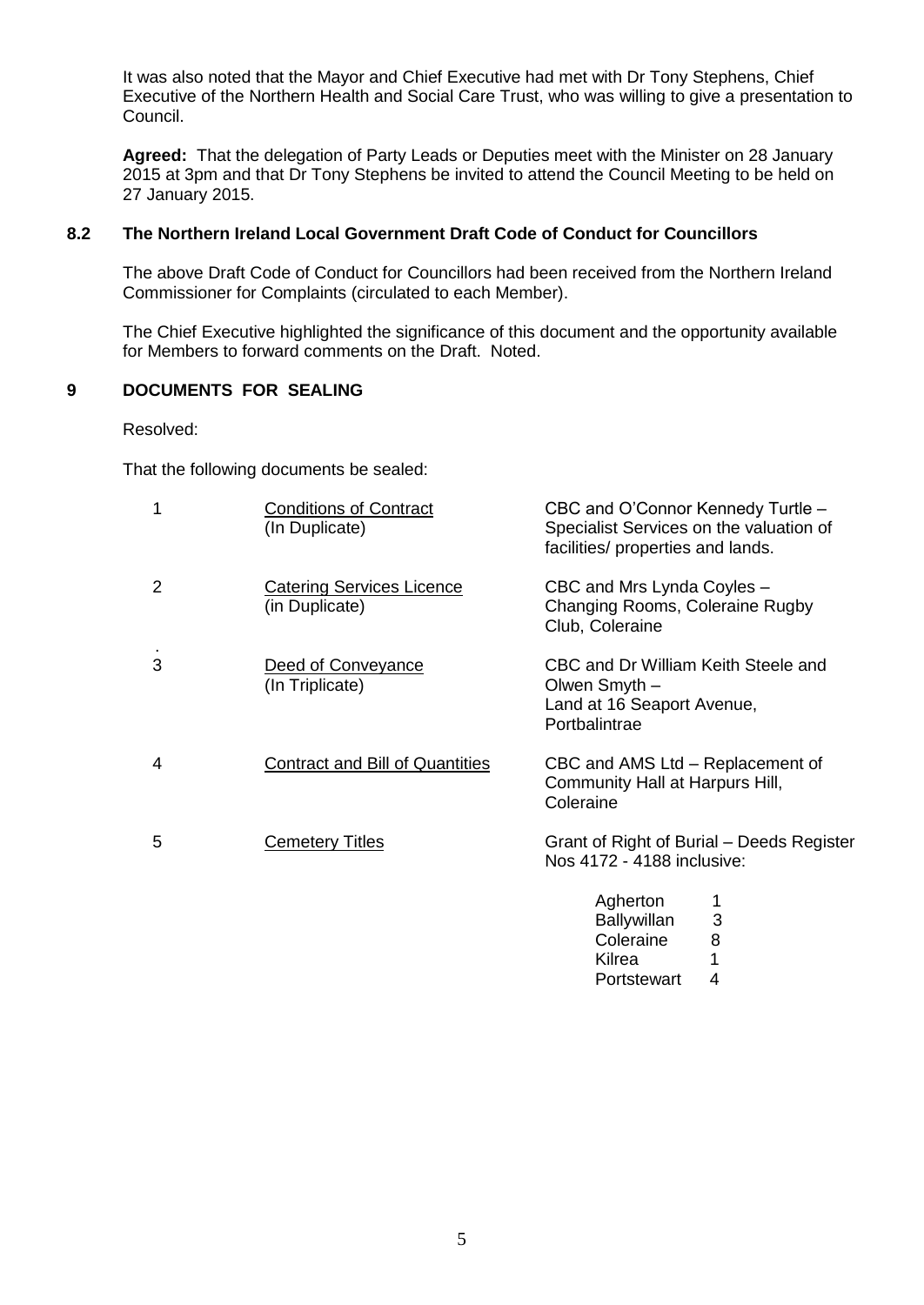# **Meeting Planning Committee**

**Date and Time 25 November 2014 at 6.30pm**

**Location Council Chamber, Cloonavin** 

**Chair** Councillor W King

**Present** The Mayor, Councillor G Duddy The Deputy Mayor, Councillor Y Boyle Aldermen S Cole, W Creelman, P Fielding, M Hickey and N Hillis Councillors C Alexander, D Barbour, T Clarke, T Craig, M Fielding, B Fitzpatrick, D Harding, M Knight-McQuillan, R Loftus (Items 4.1-8), W McCandless, S Quigley and C Sugden (Items 4.2-8)

**In attendance** Mr M Wilson - Planning Service, Acting Head of Central Services, Democratic Services Manager and Administrative Assistant

## **1 APOLOGIES**

Apologies were recorded for Councillors Archibald and Holmes.

## **2 CHAIR'S BUSINESS**

## **2.1 Welcome**

The Chair welcomed everyone to the Meeting and extended a special welcome to the visitors in the public gallery. A special welcome was also extended to Councillor Quigley on her return following her recent injury.

## **3 DECLARATIONS OF INTEREST**

There were no Declarations of Interest.

#### **4 PLANNING CONSULTATION**

A list of twenty-six applications was presented for consideration (previously supplied).

## **4.1 Applications Deferred from Previous Meeting**

**Application D1 C/2011/0311/F** Construction of 44 no dwellings consisting of 8 no detached and 36 no semi-detached dwellings with alterations to connecting roads at Strandview Avenue, Strandview Drive with associated car parking and landscape open spaces on lands to the rear of 15 Strandview Avenue, Portstewart for B and G Mullan.

The opinion of Planning Service was to approve.

It was noted that Mr L Butcher had withdrawn his request to address Committee on behalf of the objectors. The applicant had not availed of the opportunity to address Committee.

Mr Wilson outlined the background to the application.

Consideration was given to the following:

- i) letters dated 16 and 17 November 2014 from Mr L Butcher on behalf of Strandview Drive residents (previously supplied);
- ii) emails sent direct to Members from Mr Edwin Fleming dated 20 and 21 November 2014;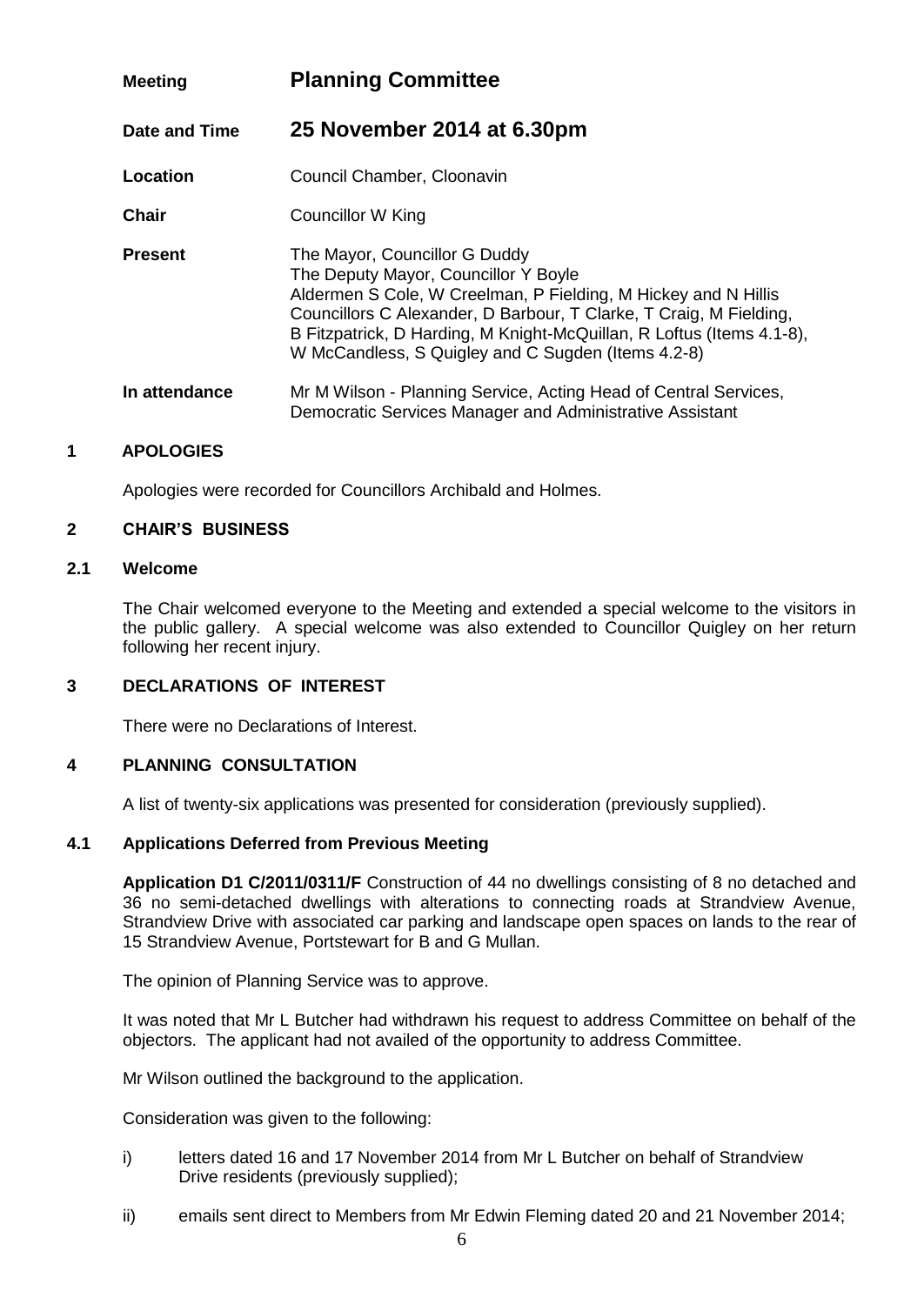iii) correspondence received 25 November 2014 including letter dated 17 November 2014 addressed to Mr Liam Butcher from Department of the Environment – Northern Area Planning Office and letter dated 24 November 2014 from Planning Appeals Commission (circulated to each member).

**Agreed:** On the proposal of Councillor Fitzpatrick and seconded by Councillor Fielding that the application be referred to FM Planning for confirmation that it meets the criteria for referral to the Planning Management Board. If the criteria is met the application would then be submitted to the Planning Management Board for decision.

**Application D2 C/2012/0465/F** Erection of 250kw wind turbine with 32.3m hub height and 32m blade diameter 325m south east of 58 Corbally Road, Coleraine for Mr A Mairs.

The opinion of the Planning Service was to approve.

**Agreed:** That the application be approved.

**Application D3 C/2013/0464/F** 40m tall 250kw wind turbine with 27m diameter blades 288m south east of 50 Ring Road, Coleraine for Mr R Glenn.

**Application D4 C/2013/0478/F** 40m tall 250kw wind turbine with 27m diameter blades 344m south east of 50 Ring Road, Coleraine for Mr R Glenn.

The opinion of the Planning Service was to refuse both applications.

**Agreed:** That the applications be held for two weeks to facilitate meeting with MLA.

**Application D5 C/2013/0482/O** Infill outline application for a domestic rural dwelling and associated garage 93m east of 10 Magheramore Road, Garvagh for Mr J Linton.

The opinion of the Planning Service was to approve.

**Agreed:** That the application be approved.

**Application D6 C/2013/0499/O** Dwelling on a farm under PPS21 CTY10 16m south of 96 Dunboe Road, Coleraine for Mr I Cameron.

The opinion of the Planning Service was to approve.

**Agreed:** That the application be approved.

**Application D7 C/2014/0051/F** Erection of 2 no semi-detached dwellings and rear detached railway cottage adjacent to No 5 Circular Road, Castlerock for Messrs F and W Sellar.

The opinion of the Planning Service was to refuse.

**Agreed:** That the application be held for two weeks to facilitate meeting with MLA.

**Application D8 C/2014/0058/O** Proposed single storey dwelling on a farm adjacent to No 125 Moneydig Road, Kilrea for Mr J McAllister.

The opinion of the Planning Service was to refuse.

**Agreed:** That the application be refused.

**Application D9 C/2014/0081/F** Proposed residential development comprising of 3 no dwellings (1 no detached and 2 no semi-detached dwellings) to include demolition of existing garage on site at 8 St Patrick's Avenue, Coleraine for Messrs Porter.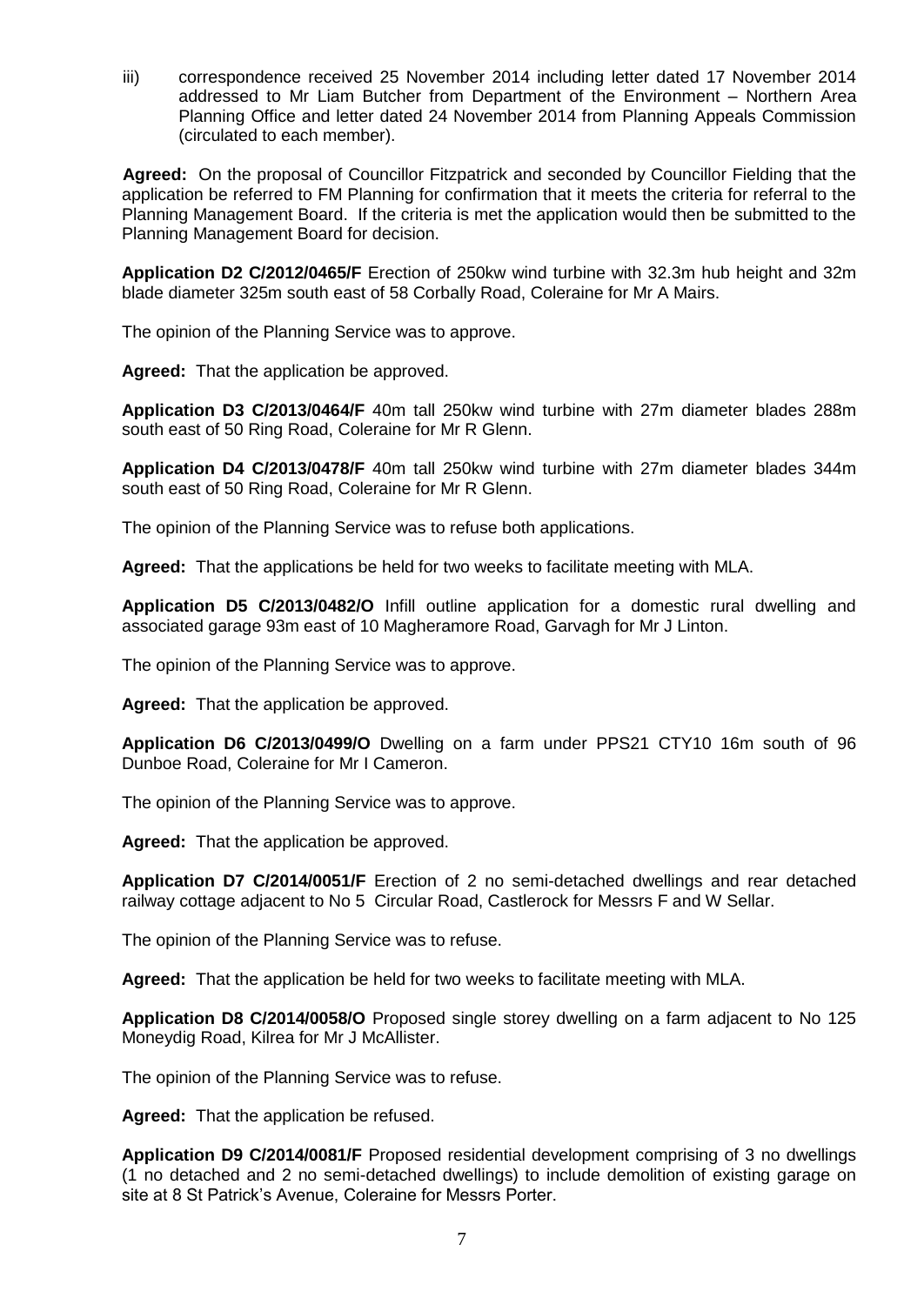The opinion of the Planning Service was to approve.

**Agreed:** That the application be approved.

**Application D10 C/2014/0093/F** Agricultural shed and small stable block 30m east of No 12 Exorna Lane, Castlerock for Mr D Henry.

The opinion of the Planning Service was to refuse.

**Agreed:** That the application be refused.

**Application D11 C/2014/0097/F** A single wind turbine with a tower height of 37m and a maximum output of 250kw approximately 505m north west of 20 Churchland Lane, Coleraine for Mr O'Donovan.

The opinion of the Planning Service was to refuse.

**Agreed:** That the application be held for two weeks to facilitate meeting with MLA.

**Application D12 C/2014/0111/F** Proposed change of use from private dwelling to 6 no self contained apartments at 3 Antrim Gardens, Portrush for Mr and Mrs C Waterson.

The opinion of the Planning Service was to refuse.

**Agreed:** That the application be refused.

**Application D13 C/2014/0188/O** Proposed site for infill dwelling and garage between 59 and 69b Cashel Road, Coleraine for Mr J Holmes.

The opinion of the Planning Service was to refuse.

**Agreed:** That the application be refused.

**Application D14 C/2014/0223/F** Alterations to roof to form recessed balcony to front and new dormer to the rear of the dwelling at 49 Kerr Street, Portrush for Mr C A Crossie.

The opinion of the Planning Service was to approve.

**Agreed:** That the application be approved.

**Application D15 C/2014/0251/F** Proposed demolition of existing two and half storey hotel building and replacement with 2 no two storey detached dwellings and detached garages at 58 Ballyreagh Road, Portrush for Causeway Homes Ltd.

The opinion of the Planning Service was to approve.

**Agreed:** That the application be approved.

#### **4.2 New Applications**

Mr Wilson enlarged on the new applications listed on the planning schedule and the recommendations were accepted subject to the following:

**Application No C/2014/0203/F** Demolition of existing 3.5 storey building Nos 13 and 14 Kerr Street, Portrush to provide 3.5 development providing 10 no. apartments, off-street parking and walled gardens for Mr G Fletcher.

The opinion of the Planning Service was to refuse.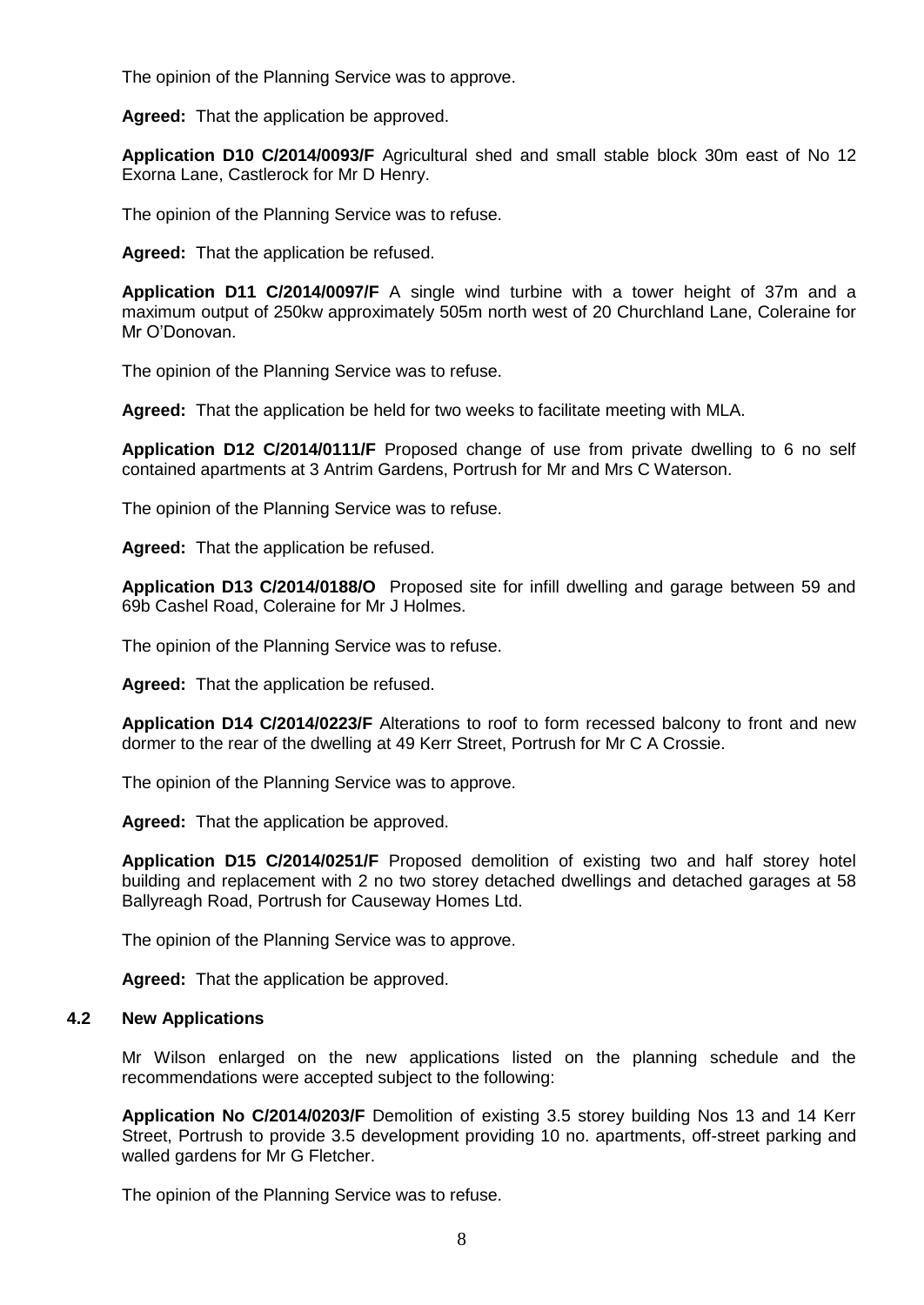**Agreed:** On the proposal of Alderman Hillis and seconded by Councillor Harding that the application be deferred for one month to facilitate an office meeting on the grounds that all material planning considerations had not been assessed.

**Application No. C/2014/0259/F** Amended house types and siting for second phase of housing development – 55 dwellings including 13 detached and 42 semi-detached with garages and associated site works and landscaping east of Greenhall Highway (south of Osborne Park), Coleraine for Mearne Construction Ltd.

The opinion of the Planning Service was to refuse.

Consideration was given to letter dated 11 November 2014 from Mr G Campbell, MP MLA (previously supplied).

**Agreed:** On the proposal of Councillor Quigley and seconded by Councillor Clarke that the application be deferred for one month to facilitate an office meeting on the grounds that all material planning considerations had not been assessed.

**Application C/2014/0306/F** Proposed housing development containing 2 no detached (4 bed) two storey dwellings, 3 no detached (3 bed) two storey dwellings, two detached single garages (total 5 units) with associated parking and amenity space at 16 Moneybrannon Road and land to the rear of 18 and 20 Moneybrannon Road, Clarehill, Aghadowey, Coleraine for Mr R McCook.

The opinion of the Planning Service was to refuse.

**Agreed:** On the proposal of Councillor Loftus and seconded by Alderman Hickey that the application be deferred for one month to facilitate an office meeting on the grounds that all material planning considerations had not been assessed.

**Application C/2014/0321/O** Erection of dwelling and vehicular access to rear of 43 Strand Road, Portstewart for Mr and Mrs B Loughrey.

The opinion of the Planning Service was to refuse.

The Chair welcomed Mr B Robinson, GM Design, Architects, who was in attendance to address Committee on behalf of the applicant. Mr Robinson described the proposal, elaborated on the location and the concept for the proposed dwelling and requested Council's support for the application.

Mr Robinson answered various Members' questions.

The objectors had not availed of the opportunity to address Committee.

**Agreed:** On the proposal of Alderman Hickey and seconded by Alderman Hillis that the application be deferred for one month to facilitate an office meeting on the grounds that all material planning considerations had not been assessed.

Mr Robinson withdrew from the Meeting.

**Application C/2014/0336/F** Proposed change of use from retail confectionary ice cream shop to hot food gourmet burger takeaway at 42 The Promenade, Portstewart for Mr C McClean.

The opinion of the Planning Service was to refuse.

The application had now been withdrawn.

**Application C/2014/0388/O** New residential development consisting of 18 no two storey semidetached dwellings, 2 no two storey detached dwellings and associated roads, car parking and